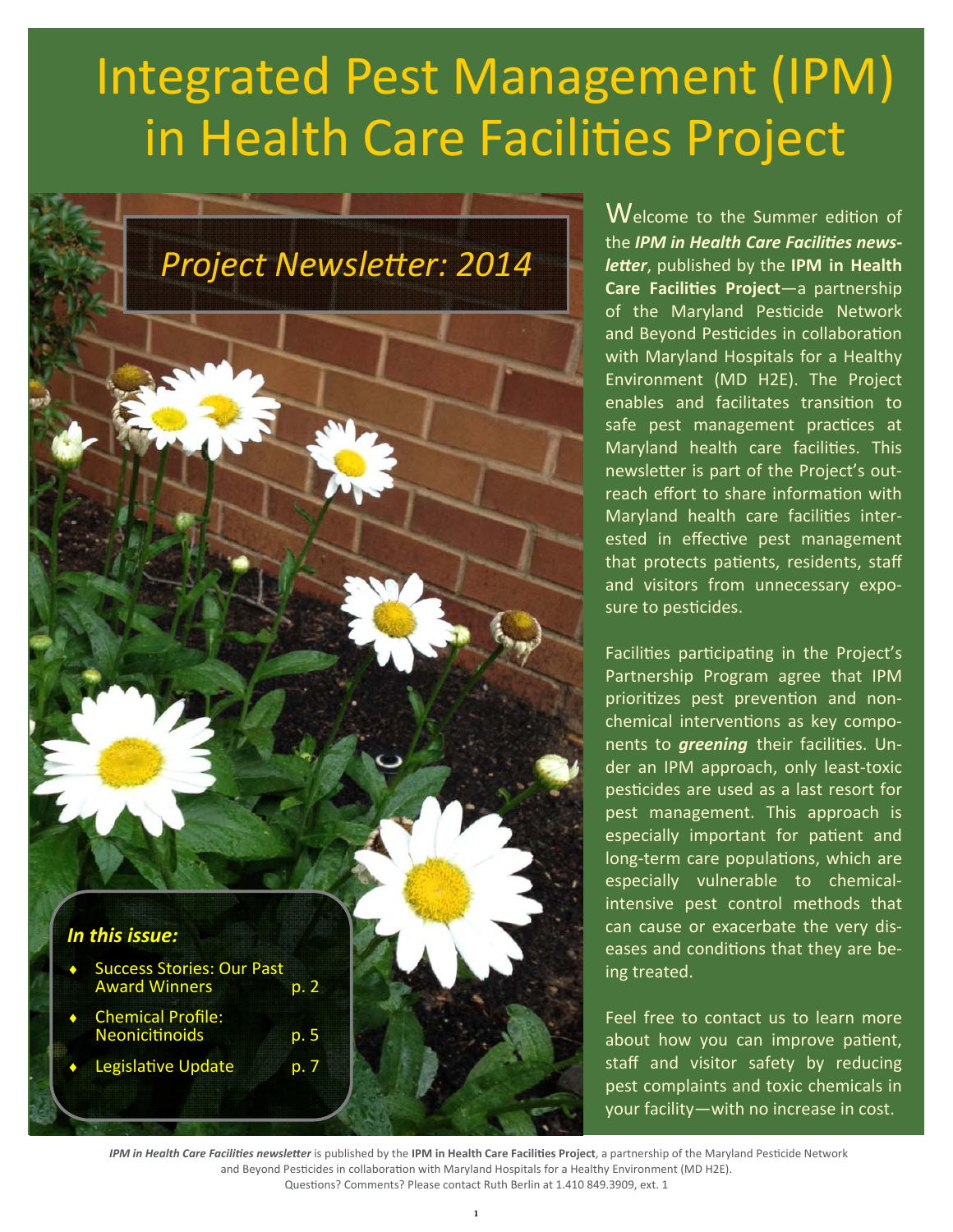# Success Stories: Our Past Award Winners

In 2010, the IPM in Health Care Facilities Project launched a Sustainable Pest Management awards protutions. Facilities are recognized for their adoption of practices that incorporate preventive practices that eliminate the use of hazardous pesticides, protecting the health of

gram for partner facilities that achieve a high level of integrated pest management (IPM) at their institutions. Facilities are recognized for their adoption of practices that incorporate preventive practices that eliminat patients, staff, and the environment. The project's award winners to date are: Springfield Hospital Center (2010), Johns Hopkins Bayview (2011), University of Maryland Medical Center (2012), and Howard County General Hospital (2013).

The award winning partner facilities have fully embraced a defined IPM approach to pest management and have implemented a model IPM policy, with procedures in place that prevent pests and eliminate the need for pesticides.

As a result of the IPM coordinator's leadership at each facility, the sites have transitioned to a system that prevents pests rather

than simply reacts to a crisis problem. They have advanced their communication and cooperation between departments so pest-conducive conditions can be efficiently identified and eliminated.

Many of the pesticides commonly used in health care facilities are known to contribute to cancer, neurological disorders, problems with reproduction, birth defects, liver and kidney damage. Certain pesticides have also been lined to eye irritation, respiratory problems such as asthma, headaches, nausea, and learning disabilities in children.



#### **Understanding the Pesticide Risk**

It is essential that hospitals maintain a clean environment free of pests and crucial that patients, staff, and visitors are protected from exposure to pesticides. Understanding the dangerous effects associated with pesticide exposure is paramount to managing facilities that serve people who are at elevated risk of pesticide-induced illnesses, given their health status.

Many of the pesticides commonly used in health care facilities are known to contribute to cancer, neurological disorders, problems with reproduction, birth defects, liver and kidney damage. Certain pesticides have also been lined to eye irritation, respiratory problems such as asthma, headaches, nausea, and learning disabilities in children. Hospital patients who have compromised immune and nervous systems, respiratory illness, the elderly, infants and children, and those who have a sensitivity to pesticides are particularly vulnerable to the toxic effects of pesticides. Patients taking certain medications may also have heightened reactions to pesticides.

IPM in Health Care Facilities newsletter is published by the IPM in Health Care Facilities Project, a partnership of the Maryland Pesticide Network and Beyond Pesticides in collaboration with Maryland Hospitals for a Healthy Environment (MD H2E). Questions? Comments? Please contact Matt Wallach, Project Director .410 605.0095, ext. 6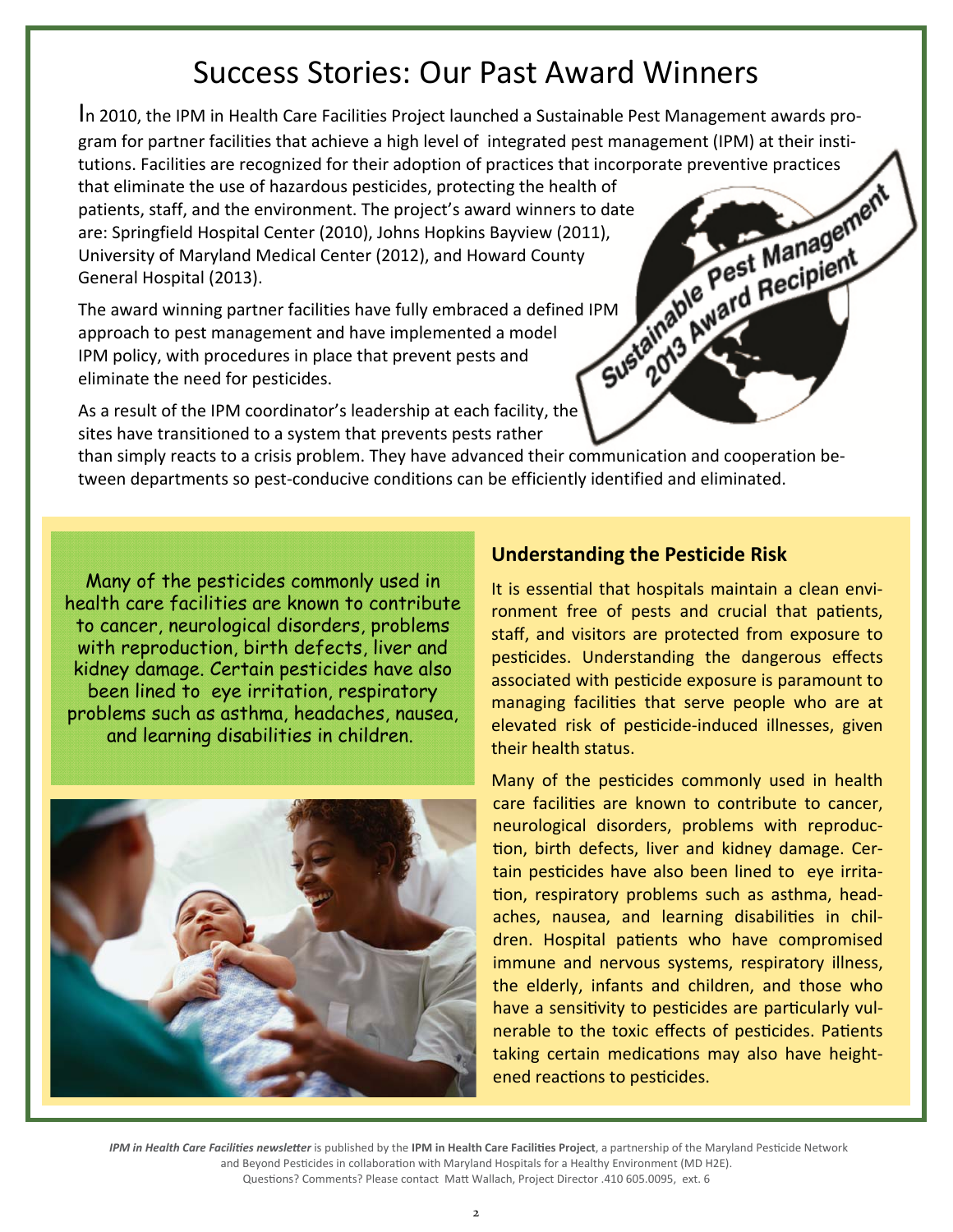### Success Stories: Our Past Award Winners continued...

#### **Changes and Outcomes**

An effective IPM policy and program requires focus on inter-departmental communication and staff education about pesticides and preventive practices. Transition to this strategy results in quicker response times to issues and real solutions to specific pest issues. For

infestations. The Safety Department provides timely

feedback to the affected areas as to what they should

be doing to remove the sources of food and habitat for

Another change at UMMC, which Mr. Graves de-

scribed, was "One of our retail establishments put

their trash in a temporary holding area outdoors be-

fore it was moved to the main municipal waste dump-

ster. Working with EVS, we have changed the expecta-

tion and process so this trash is taken directly to the

municipal waste compactor. This will permanently

eliminate the food source for potential rodents." This

example, Justin Graves, Sustainability Manager at UMMC explains: "The Department of Safety (which manages our IPM contract) is now in constant communication with  $F<sub>V</sub>$ *<u>IEnvironmental</u>* Services<sub>1</sub> Food services, and nursing to work to mitigate the problems that could lead to pest

pest."

"It was difficult in the beginning because everyone was used to someone spraying... but once were educated on the benefits of not spraying toxic pesticides we learned that if you get rid of the pest's food, water, and shelter, you don't have as many pests."

-Winnie Barnes, Springfield Hospital Center

A pest management technician usually services a facility once a week. While the technician practicing IPM makes nontoxic recommendations for pest prevention and eradication and uses least -toxic products only as a last resort, staff play an

active role in identifying pests as well as preventing pest problems. After Springfield Hospital Center implemented an IPM approach to pest management, Winnie Barnes, Housekeeping Supervisor at Springfield, said "It was difficult in the beginning because everyone was used to someone spraying and taking care of the problem; but once we were all educated on the benefits of not spraying toxic pesticides we learned that if you get rid of the pest's food, water and shelter, you don't have as many pests." She explained that education on risks associated with pesticides and safer preventive measures resulted in, "greater awareness with staff as well as patients."

Health Care Facility pest management is a team ef-

fort. A successful IPM program requires staff partici-

pation. In a successful IPM program, all staff contrib-

ute to pest sightings and help eliminate pest-

holding area provided an ideal food source for potential rodents. Rather than using conventional pest control methods, which would have relied on the use of toxic rodenticides, the increased communication and awareness of preventive measures allowed for an IPM solution.

Continued on next page.



Rick Candy, Director of **Environmental Services at** Johns Hopkins Bayview, also spoke about the importance of education and awareness saying "Absolutely, we are very proactive in working with the staff on pest control and teaching them why certain practices  $are$ used."

IPM in Health Care Facilities newsletter is published by the IPM in Health Care Facilities Project, a partnership of the Maryland Pesticide Network and Beyond Pesticides in collaboration with Maryland Hospitals for a Healthy Environment (MD H2E).

Questions? Comments? Please contact Matt Wallach, Project Director .410 605.0095, ext. 6

#### **Staff Awareness**

conducive conditions.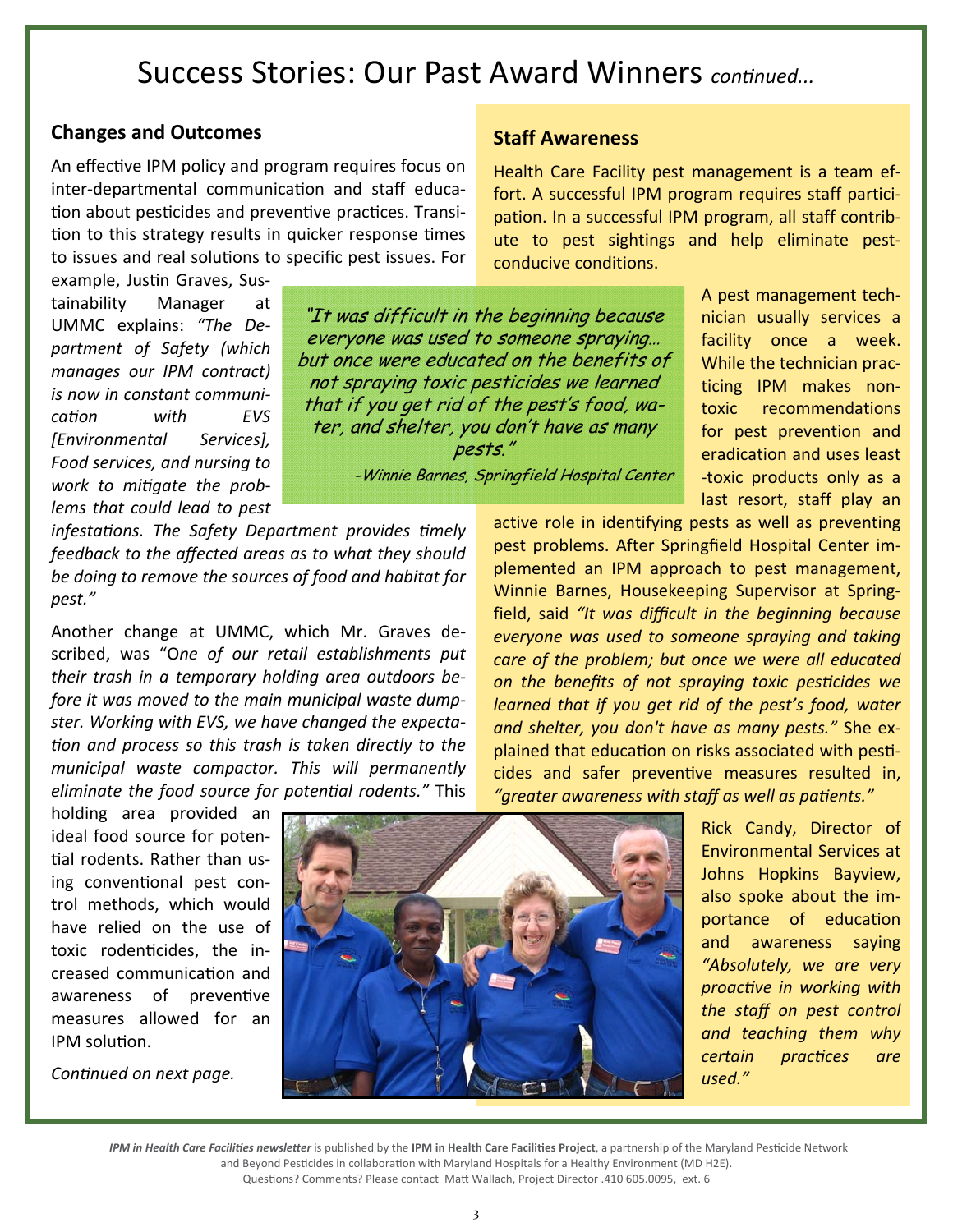# **Success Stories: Our Past Award Winners continued...**

#### **Changes and Outcomes, from page 3**

Mr. Candy explained that making these types of changes and acting "preventively versus being reactive" resulted in "establishing a drain care program with routine maintenance to prevent drain and fruit fly infestations."

As a result of the Project's initial walk-through at Springfield Hospital Center, the Project team noted that buildings on the campus provided access points for pests to enter buildings. Ms. Barnes, Housekeeping Supervisor, explained that, "One of the major proactive measures we took was the caulking that was done throughout the hospital by our maintenance department, which took a lot of time. Springfield has also installed new entrance doors that seal out rodents and insects, and include tinted the glass so there is less light to attract them."

In our interview, Ms. Barnes also noted one of the other long-term changes at Springfield, "Alice Gunner, the director of the Food Service Center and her staff have done and continue to do an excellent job of getting all the food and other materials out of the



cardboard boxes and on the shelves, and getting the boxes out of the building as soon as possible." Rather than storing food or dry good in cardboard boxes, as many hospitals do, Springfield removes items and stores them on metal shelving off the floor. Not only can roaches enter a facility hidden in cardboard, but boxes also create habitat for many pests and make cleaning more difficult.

"Simply reducing the amount of toxic pesticides that patients, staff, vendors, and visitors are exposed to is one of the most important outcomes of our IPM Program."

-Justin Graves, UMMC



In addition to pest management, partner facilities recognize significant added benefits as an outcome of their IPM approach. Mr. Candy says that "having a proactive and preventive IPM program at Bayview is important so drastic measures do not have to be used in order to eliminate an infestation or other residual problems to the environment."

UMMC's Ms. Graves states that, "Simply reducing the amount of toxic pesticides that patients, staff, vendors, and visitors are exposed to is one of the most important outcomes of our IPM program. The health impacts of such exposures can be profound, especially in the vulnerable populations that we serve."

Continued on next page.

IPM in Health Care Facilities newsletter is published by the IPM in Health Care Facilities Project, a partnership of the Maryland Pesticide Network and Beyond Pesticides in collaboration with Maryland Hospitals for a Healthy Environment (MD H2E). Questions? Comments? Please contact Matt Wallach, Project Director .410 605.0095, ext. 6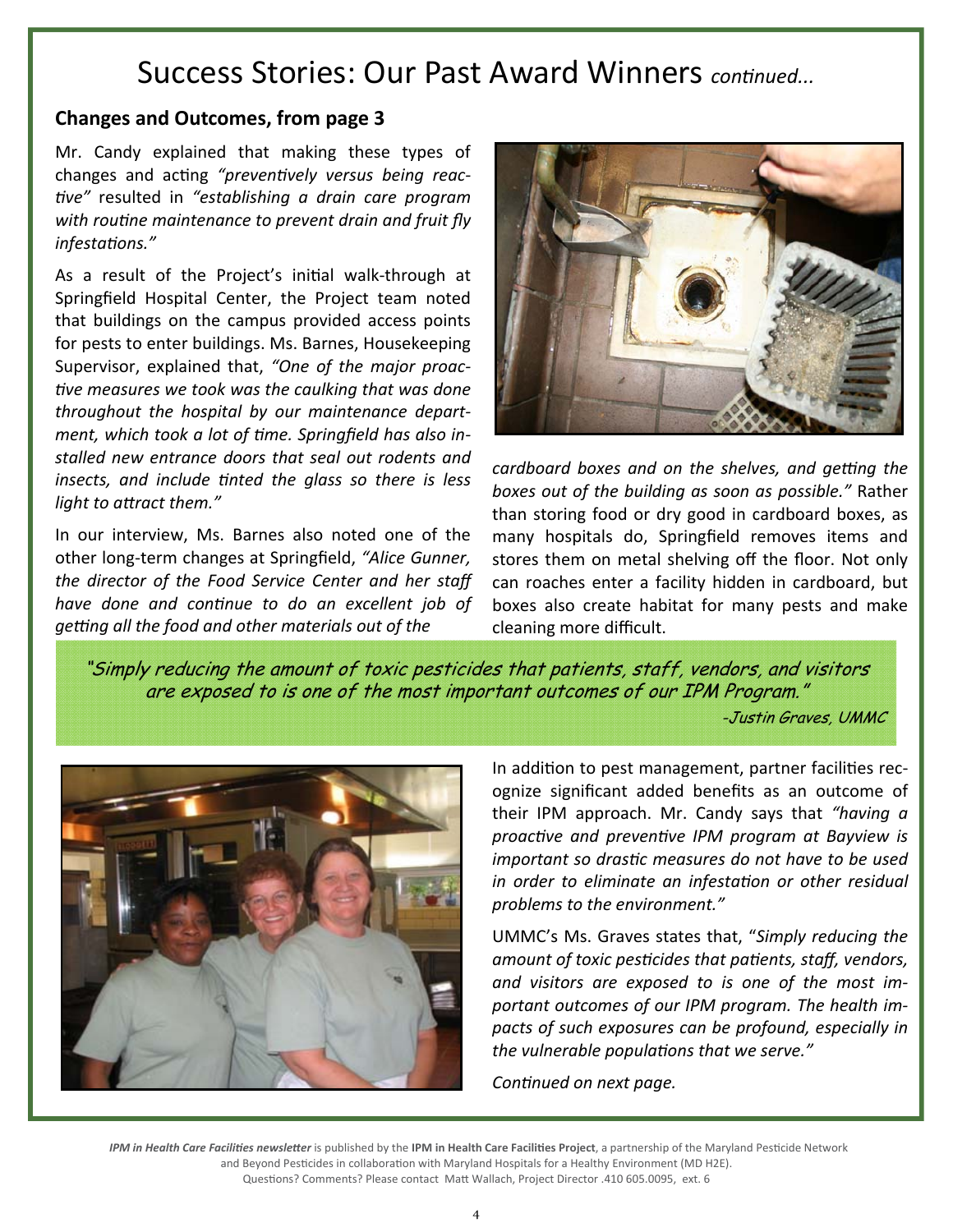# Chemical Profile: NeonicoƟnoids

Neonicotinoids (or "neonics" for short) are a relatively new group of pesticides that kill a wide range of insects including flies. They have also been found to significantly harm pollinators such as honey bees, wild bees, and buƩerflies. This past year, **Maryland beekeepers lost nearly 50 percent of their beehives.** One third of every bite we eat is dependent on pollinators. While Austria, France, Germany, Italy, Slovenia, and Sweden have restricted the use of certain pesticides devastating pollinator species and our future food security, the United States still allows their broad use. The health of pollinators is directly linked to our country's food security. While certain other factors, such as pathogens, parasites, poor nutrition and habitat loss may also play a role, the toxic effects of pesticides on pollinating species is undeniable and recently confirmed in an international report published by 50 scientists. Neonics also led the European Union (EU) to institute a two-year ban on their use following an EU-commissioned report documenting their toxicity to bees.

Neonics affect the central nervous system of insects, resulting in paralysis and death. The pesticide group of neonics includes *imidacloprid, acetamiprid, clothianidin, dinotefuran, nithiazine, thiacloprid and thiameth‐ oxam.* While they are often used as a seed coating in agriculture, *they are also used as the active ingredient in some insecƟcides and are used in non-agricultural seƫngs, such as in health care faciliƟes.* 

Neonicotinoid pesticides are very persistent in the environment with studies finding that the half-life of many of these chemicals to be between 200-1000 days, with some reports showing an even longer persistence in the environment.

Not only are these pesticides a major contributing factor to massive bee die-offs around the globe, new studies suggest that they can cause declines in insect-eating bird populations, with some scientists sounding the alarm on a second Silent Spring.

Additionally, a recent study found that neonics are also implicated in brain damage in children and the death of molting blue crabs.

*ConƟnued on next page*.



# **Success Stories: Our Past Award Winners** *continued...*

#### **Changes and Outcomes, from page 4**

An added outcome at Springfield is reduced energy costs. Ms. Barnes explains: *"By improving the building doors and all the caulking that has been done throughout the hospital, not only has it reduced pesticide use, but also saves on energy use."* However, she does recognize the major health benefits of IPM, *"The most im‐*

*portant outcome is to keep our pa‐ Ɵents, staff, volunteers and visitors safe and healthy; and by not using pesƟcides I feel we are accomplishing this."* 

"The most important outcome is to keep our patients, staff, and volunteers and visitors safe and healthy." -Winnie Barnes, Springfield Hospital Center

IPM in Health Care Facilities newsletter is published by the IPM in Health Care Facilities Project, a partnership of the Maryland Pesticide Network and Beyond Pesticides in collaboration with Maryland Hospitals for a Healthy Environment (MD H2E). Questions? Comments? Please contact Matt Wallach, Project Director at .410 605.0095, ext. 6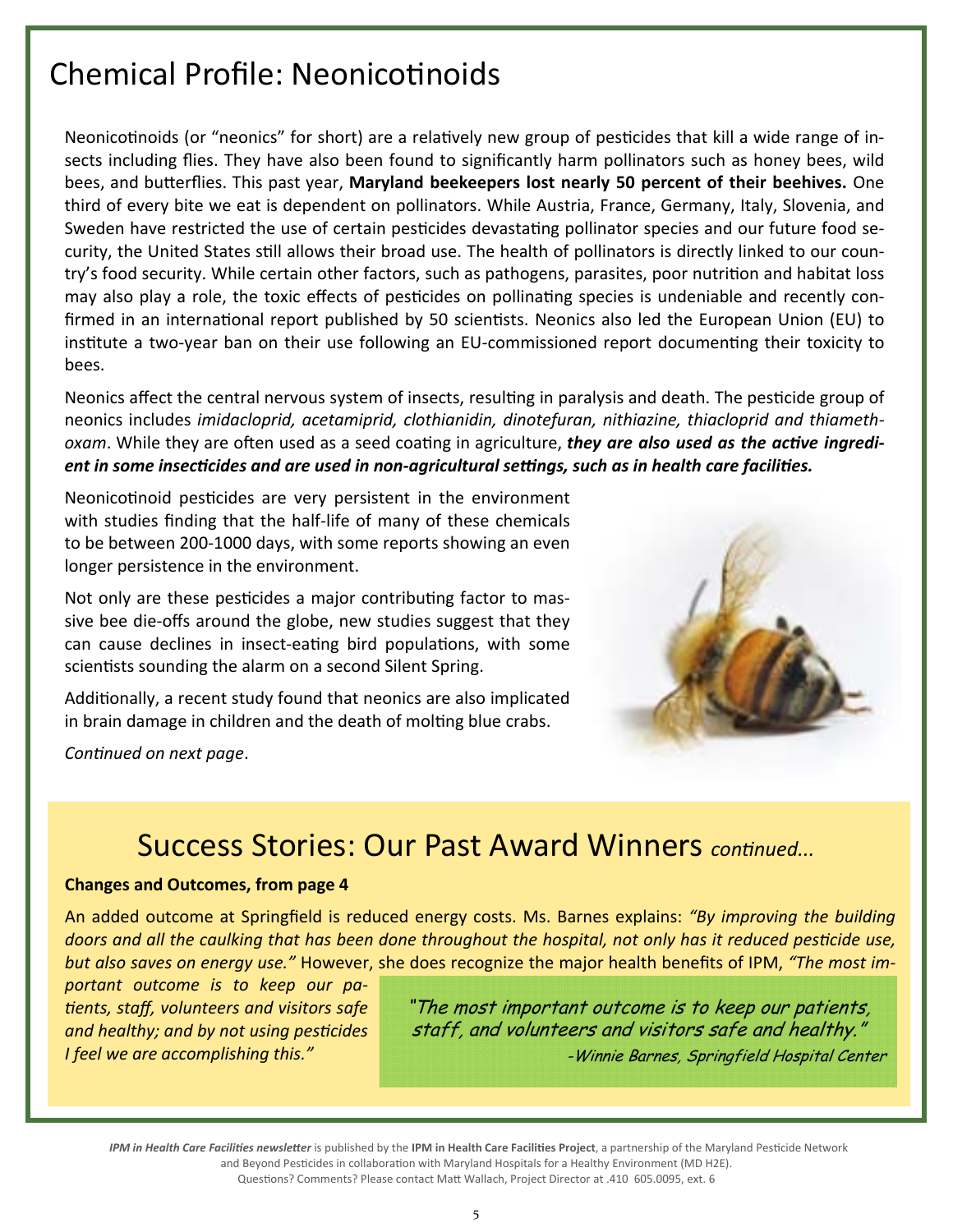### Chemical Profile: Neonicotinoids *continued...*

Massive bee kills across the country show that the agricultural use of these chemicals should not be our only concern, with many deaths associated with use of neonicotinoid insecticides. Also,

through nursery plants treated with neonicotinoids, we may actually be bringing these chemicals unwittingly into our facilities' landscaping plantings when attempting to plant pollinator friendly habi-

tat. A study by Friends of the Earth earlier this year found significant levels of neonicotinoids in "beefriendly" plants sold at home and garden retailers such as Home Depot and Lowe's. One of three "bee -friendly plants" tested at a big box store in Cock-

eysville, MD contained three neonics that would actually harm bees, according to the study, to which MPN and Beyond Pesticides contributed.

In addition to the EU, there has been a growing trend in federal and state government agencies such as the U.S. Fish and Wildlife Service and The Oregon Department of Agriculture, local municipalities, and private institutions banning or restricting the use of neFor the sake of 'our babies, bees, and the Bay' it is important for us to avoid using these chemicals and instead look for safer alternatives to managing pests in our health care facilities as well as our communities.

*cally in a plant and can potenƟally affect a broad spectrum of non‐target species is not consistent with Service policy. We make this decision based on a precauƟonary approach to our wildlife manage‐*

> *ment practices and not on agricultural pracƟces."*

> Studies on the impacts of neonics on human health are few to date—we need more research to determine their public health impacts. But as the US EPA has states: "By

their very nature, most pesticides create some risk or harm. [They] can cause harm to humans, animals, or the environment because they are designed to kill or [harm]... living organisms."

For the sake of 'our babies, bees, and the Bay' it is

using these chemicals and instead look for safer alternatives to managing pests in our health care facilities as well as our communities.

**Information on neonico-Ɵnoids provided by Beyond PesƟcides and Maryland Pesticide Network. Please support efforts to restrict beetoxic pesƟcides by visiƟng save-bees.org and signing the peƟƟon to EPA Administrator Gina McCarthy. For addiƟonal**

**informaƟon on the decline of honey bees and other wild pollinators, and a history of Beyond PesƟcides' efforts to get EPA to act, visit BEE ProtecƟve webpage.** Go to Maryland Pesticide Network to **learn about efforts to protect Maryland's bees.**

onics. National Wildlife Refuge System Chief James Kurth, in announcing the phase-out of neonico-Ɵnoid processes, *"We have determined that prophylacƟc use, such as a seed treatment, of the neonicoƟnoid pesƟcides that can distribute systemi‐*



**bait is Imidacloprid, the most popular neonic, which** is linked to neurotoxic, reproductive and **mutagenic effects. It has been found to be highly toxic to pollinators and birds, is persistent in soils and can leach to groundwater.**